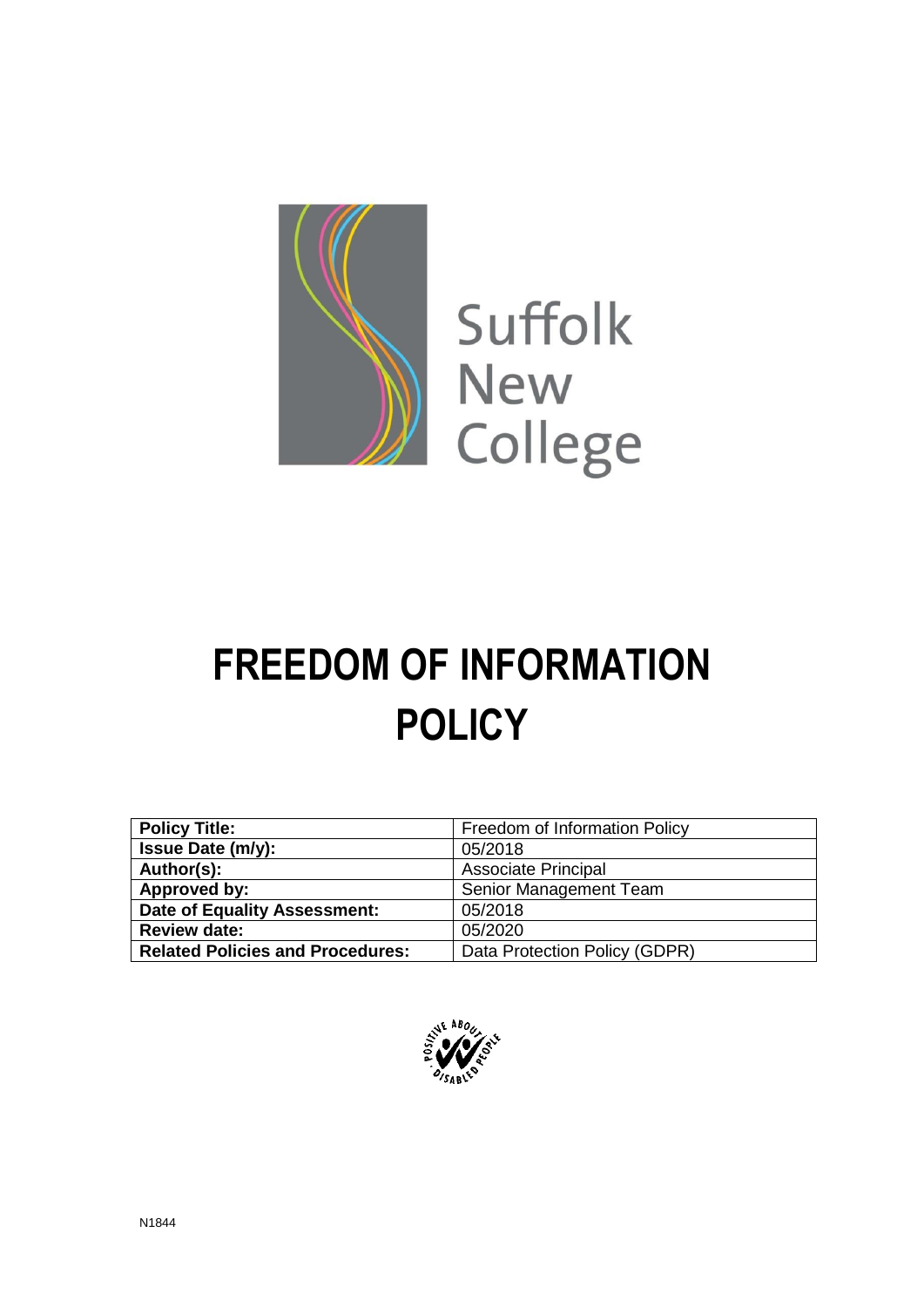### **Equality Impact Assessment Tool**

# **Name of Policy: Freedom of Information Policy**

|                |                                           | Yes/No       | <b>Comments</b> |
|----------------|-------------------------------------------|--------------|-----------------|
| 1              | Does the policy/guidance affect one       |              |                 |
|                | group less or more favourably than        |              |                 |
|                | another on the basis of:                  |              |                 |
|                |                                           |              |                 |
|                | Race or ethnicity                         | N            |                 |
|                | <b>Disability</b>                         | N            |                 |
|                | Gender                                    | N            |                 |
|                | Religion or belief                        | N            |                 |
|                | Sexual orientation                        | N            |                 |
|                | Age                                       | N            |                 |
|                | Marriage and Civil Partnership            | $\mathsf{N}$ |                 |
|                | Maternity and Pregnancy                   | N            |                 |
|                | Gender Reassignment                       | N            |                 |
| 2              | Is there any evidence that some groups    | N            |                 |
|                | are affected differently?                 |              |                 |
| 3              | If you have identified potential          | N            |                 |
|                | discrimination, are any exceptions valid, |              |                 |
|                | legal and/or justifiable?                 |              |                 |
| $\overline{4}$ | Is the impact of the policy/guidance      | $\mathsf{N}$ |                 |
|                | likely to be negative/                    |              |                 |
| 5              | If so, can the impact be avoided?         |              |                 |
| 6              | What alternatives are there to achieving  | N/A          |                 |
|                | the policy/guidance without the impact?   |              |                 |
| $\overline{7}$ | Can we reduce the impact by taking        | N/A          |                 |
|                | different action?                         |              |                 |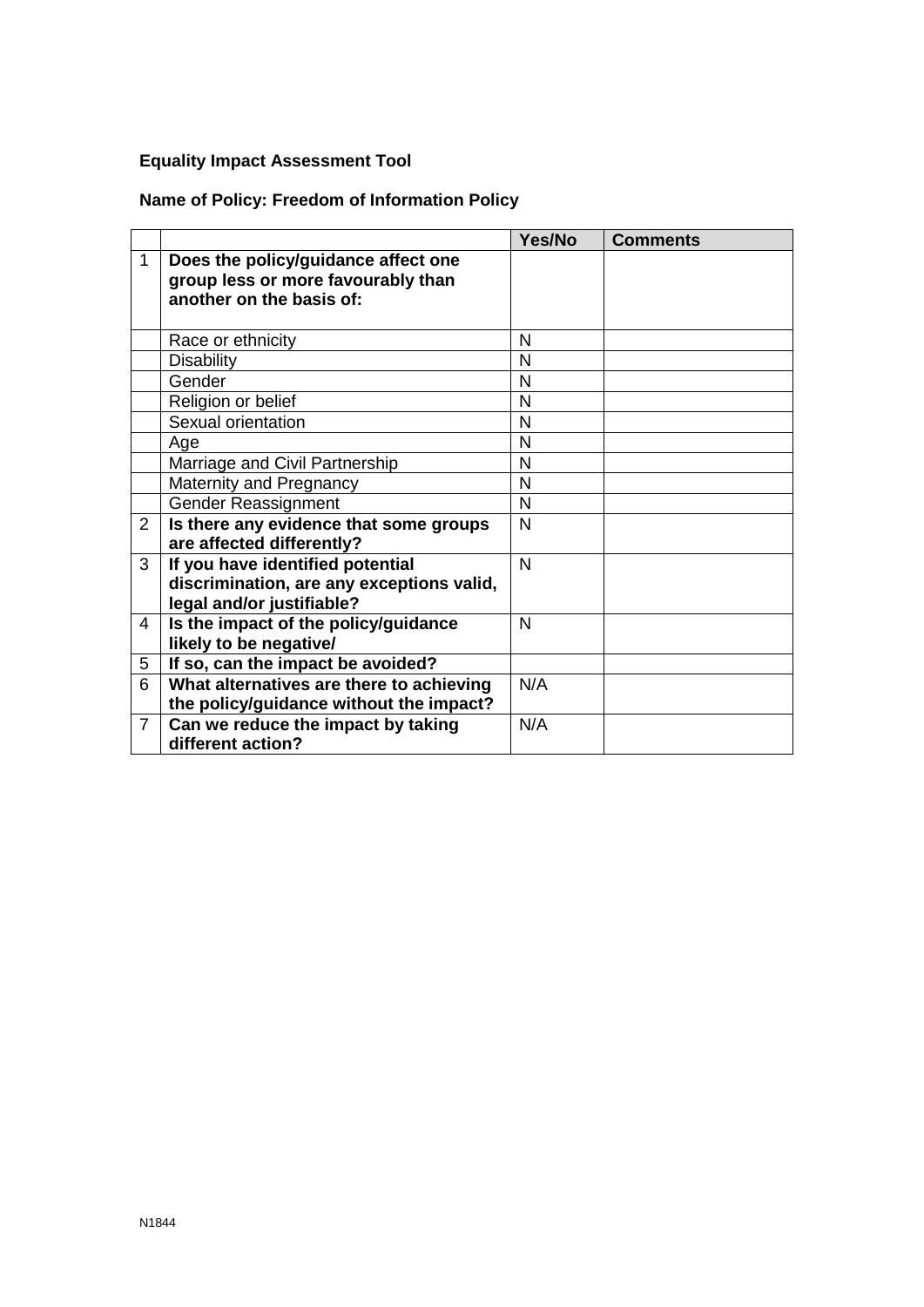# **Suffolk New College**

## **Freedom of Information Policy**

#### **1. Introduction**

- 1.1 Suffolk New College is committed to making as much information about College activities as possible generally available to the public either through published documents (including those published on the College Website), or on request.
- 1.2 Adopting a publication scheme is a requirement of the Freedom of Information Act (2000) ("the Act"). The Act promotes greater openness and accountability across the public sector by requiring all "public authorities" to make information available in a pro-active manner through a publication scheme.
- 1.3 "Public authorities" are defined in the Act and include further education colleges.

#### **2. What is a Publication Scheme**

- 2.1 A publication scheme is a guide to the type of information routinely published by a public authority, or that which it is intended to publish. These descriptions are called "classes of information". The scheme is not a list of actual publications, because this will change as new material is published or existing material revised. It is however a public authority's commitment to make available the information described.
- 2.2 The publication scheme must also make clear how the information described can be accessed and whether or not charges will be made.

#### **3. The 'Model' Publication Scheme**

- 3.1 Suffolk New College has adopted the model publication scheme published by the Information Commissioner's Office (See Appendix 1), and applies the standard data definitions as set out in the definition document for further education colleges.
- 3.2 This model is designed for further education colleges across England, Wales and Northern Ireland. The purpose of the model is to save institutions duplicating effort in producing individual schemes and to assist the public in accessing information from across the sector. However, to reflect the diversity in size and function of an institution, a number of optional classes of information are included. As a result,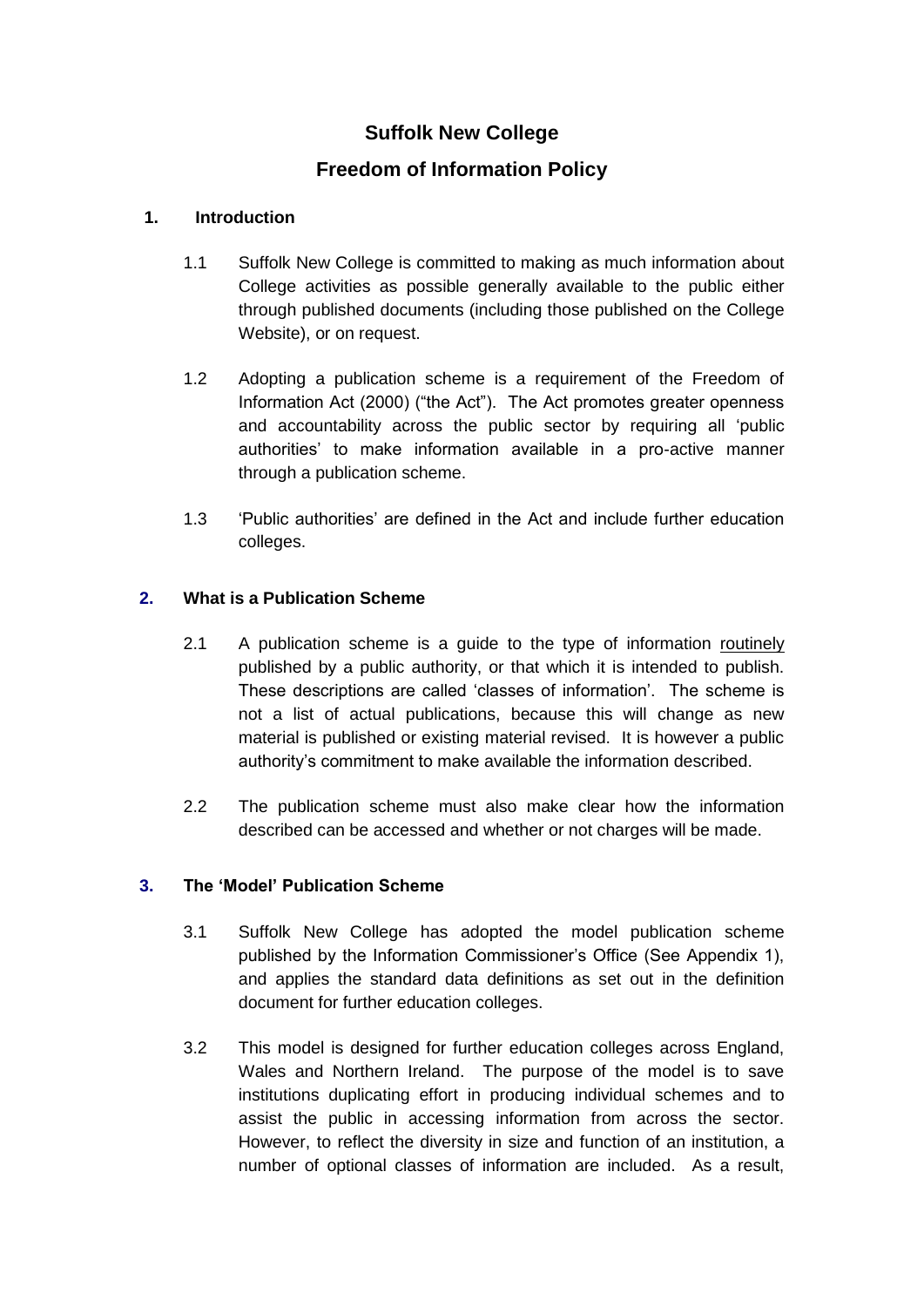models within the sector will vary slightly. Any optional classes relevant to Suffolk New College have been included in our scheme.

- 3.3 The details of actual information routinely published are set out in the College"s "Guide to Information", and the College undertakes to make this generally available unless:
	- We do not hold the information.
	- The information is exempt under one of the exemptions in the Act, the Environmental Information Regulations (EIR) exemptions, or its release is prohibited under another statute.
	- The information is archived, out of date or otherwise inaccessible; or it would be impractical or resource intensive to prepare the material for routine release.

#### **4. Accessing Information Covered by the Publication Scheme**

- 4.1 The College"s policy on freedom of information and linked "Guide to Information" are available:
	- On the College"s Website [www.suffolk.ac.uk.](http://www.suffolk.ac.uk/)
	- In the Learning Curve
	- In writing from the address below.
- 4.2 Next to each description in the Guide we have indicated the manner in which the information described in the Policy is available. Please refer to Section 7 of this document with regards to the College's charging policy.
- 4.3 To request information available through our publication scheme, please contact:

Executive Assistant to the Associate Principal (FOI) Suffolk New College Ipswich Suffolk **IP4 1LT** 

Tel: 01473 382459 Email: info@suffolk.ac.uk

4.4 Many of the routinely published documents are available for free download on the College's website, [www.suffolk.ac.uk](http://www.suffolk.ac.uk/) or we will provide hard copies of the documents within 5 working days upon receipt of the appropriate fee.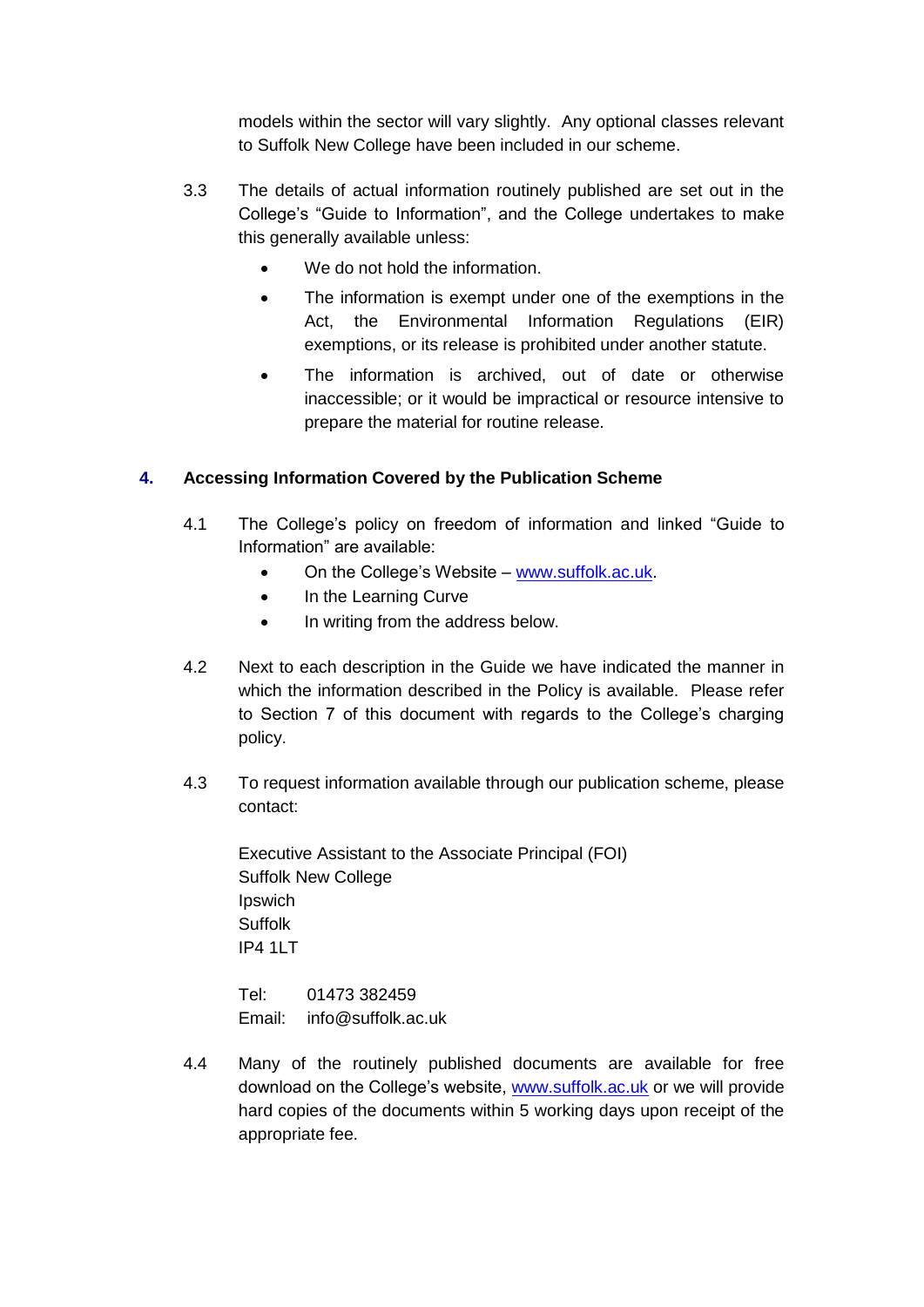- 4.5 If we have indicated that some information is available to view in the College by appointment only, you will need to contact the PA to the Associate Principal (details above). You will then be contacted by an appropriate officer of the College within 5 working days to invite you into the College at a mutually convenient time to view the information.
- 4.6 Please note that a publication scheme relates to "published "information. If the information you require is not available in a single document already produced in the College as a matter of routine, we will do our best to direct you to a number of other documents that may provide the information you are requesting.

#### **5. What about information not covered by the Publication Scheme?**

- 5.1 From 1 January 2005 you have the right, under the Act to request any information held by a public authority which it has not already made available through its publication scheme.
- 5.2 Requests for information that is not routinely available under the College"s publication scheme will have to be made in writing, or completion of the appropriate form (see Appendix 2). Under the terms of the Act public authorities have 20 working days to respond to such requests.

#### **6. Exemptions**

- 6.1 The College will not be required to release information under the Act if any of the information requested falls under any of the 23 exemptions outlined in the Act.
- 6.2 If however the exemption only covers part of one specific document, the College will be required to release the information that is not exempt, and explain to the applicant why we are not releasing the exempt information.
- 6.3 The exemptions relevant to the College cover the following areas:
	- Information already accessible by other means.
	- Information which is not yet published, but is intended for publication.
	- Information which relates to an investigation or was obtained from a confidential source.
	- Information which, if released, could cause significant harm to the purposes of law enforcement, taxation or regulatory activity.
	- Communications with the Queen or the Royal Household.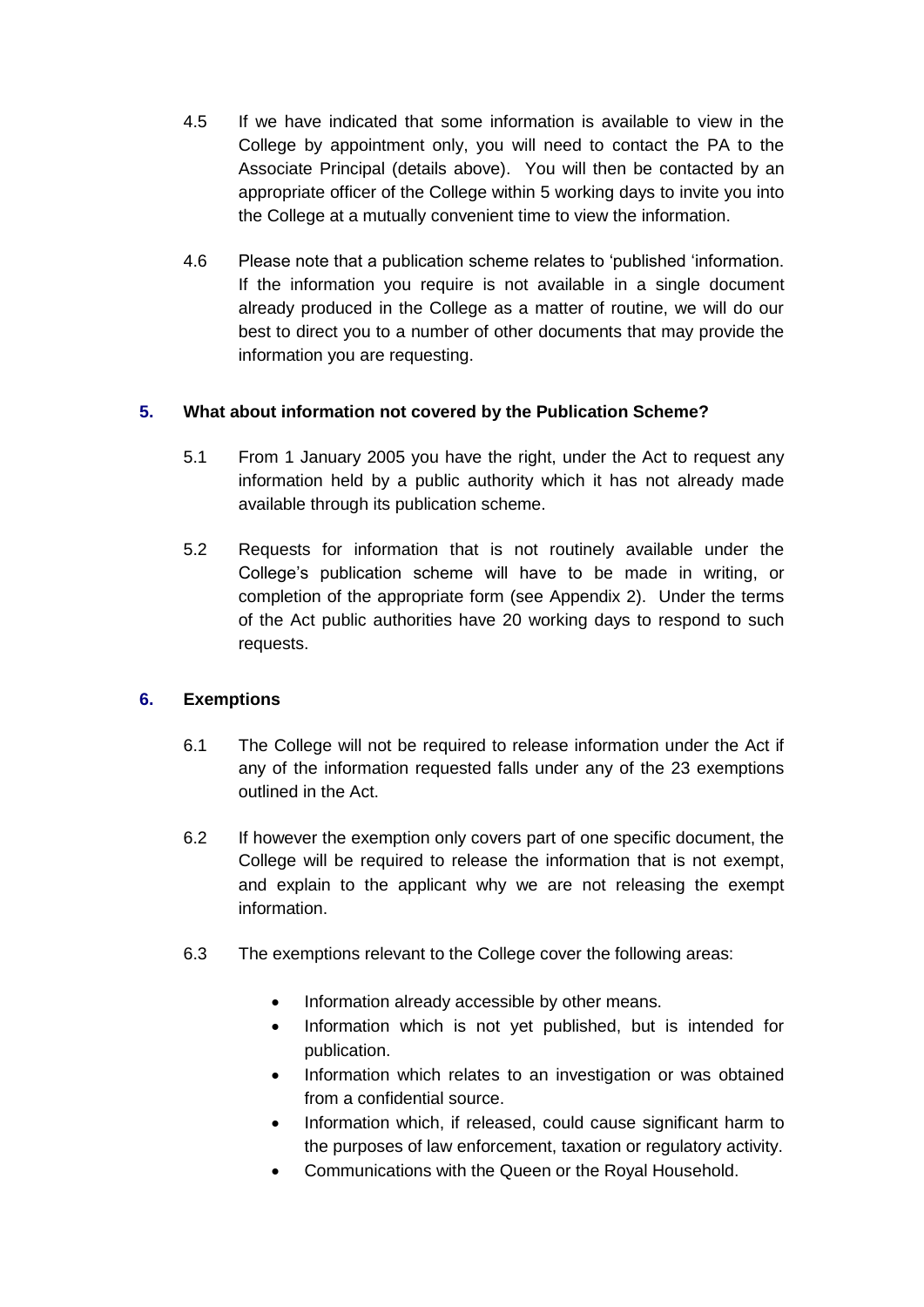- Information that would endanger the physical or mental health or safety of an individual.
- Personal information relating to an individual or a third party (dealt with via the Data Protection Act).
- Information obtained by the College in confidence.
- Information likely to prejudice the commercial interests of another person.
- Where the release of information is prohibited.
- 6.4 It is worth noting that the eligibility of any exemption to a particular piece of information may change over time. For example, information contained in a contract that is commercially sensitive during the negotiation phase may lose its confidentiality once the contract has been signed and is in operation.
- 6.5 Most of the exemptions listed above are also qualified exemptions, in that they are subject to a "public interest" test. The exemption may be overridden if it is deemed to be in the public interest to do so.

#### **7. Charging**

- 7.1 Information contained in the College"s publication scheme made available on the College's website or is available for inspection by appointment is provided free of charge.
- 7.2 Printed information on courses and services offered by the College is provided free of charge, as are packs issued to people responding to notices of job vacancies.
- 7.3 Information supplied via e-mail is provided free of charge provided that the information is routinely published in electronic form by the College, and is readily available.
- 7.4 The College will make a charge for information requested in hard copy, or formats other than that in which it is normally published. This includes scanning, photocopying or printing (currently 5p +VAT per page) or the direct costs of putting information into other formats, plus postage and packaging if applicable. Where levied, charges will be subject to a minimum charge of £5 per request.
- 7.5 For information not covered under the publication scheme, the College is required to assess the costs of obtaining the information requested. If the cost of providing the information is likely to exceed £450 (or the current prevailing limit as set by the Ministry of Justice from time to time), we may be able to deny your request, or charge you in full for the cost of providing the information.
- 7.6 In certain circumstances the College may waive the fee as its absolute discretion.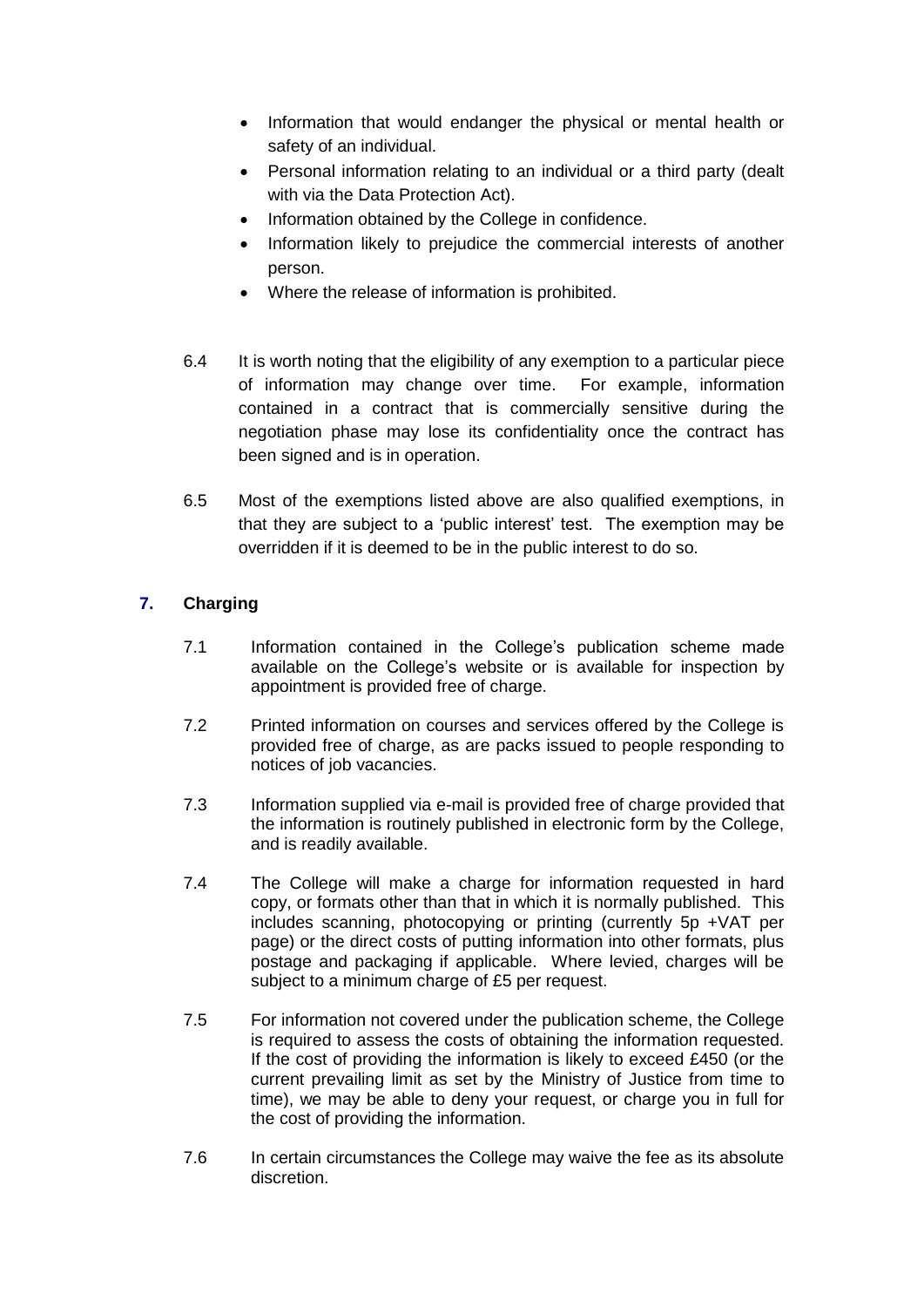#### **8. Feedback**

8.1 It is important that this guide to information meets your needs. The College also welcome suggestions as to how the guide might be improved. Any questions or complaints about this guide should be sent in the first instance in writing to:

> Executive Assistant to the Associate Principal Suffolk New College Ipswich Suffolk IP4 1LT

8.2 If you do not receive a resolution to your complaint informally, please write to the Principal at the above address.

If the College is still unable to resolve any complaint, you can complain to the Information Commissioner, the independent body who oversees the Freedom of Information Act:

> Information Commissioners Office Wycliffe House Water Lane Wilmslow **Cheshire** SK8 5AF

Tel: 08456 306060 Web: www.ico.gov.uk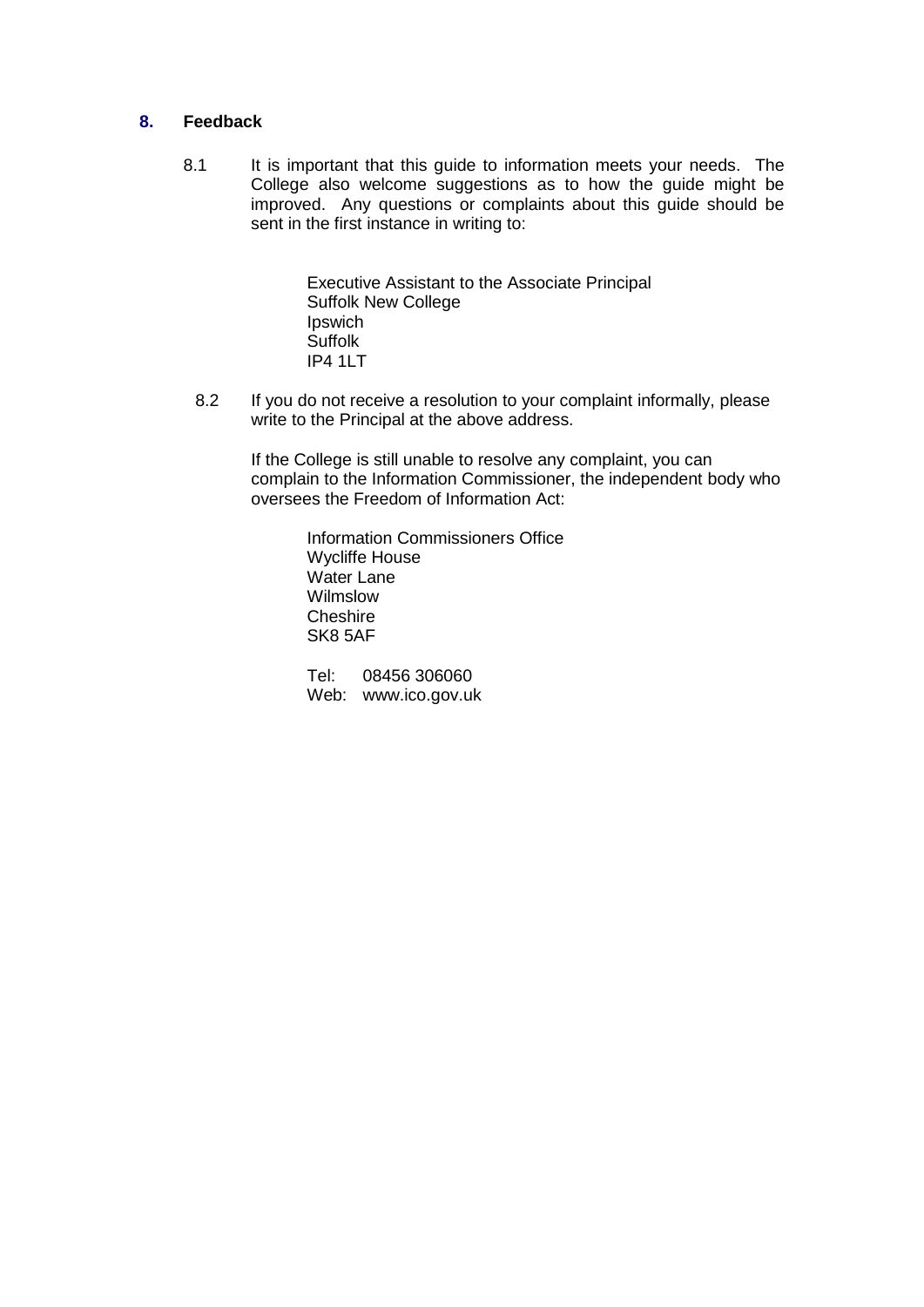#### **Model Publication Scheme**

This model publication scheme has been prepared and approved by the Information Commissioner. It may be adopted without modification by any public authority without further approval and will be valid until further notice.

This publication scheme commits an authority to make information available to the public as part of its normal business activities. The information covered is included in the classes of information mentioned below, where this information is held by the authority. Additional assistance is provided to the definition of these classes in sector specific guidance manuals issued by the Information Commissioner.

The scheme commits an authority:

- To proactively publish or otherwise make available as a matter of routine, information, including environmental information, which is held by the authority and falls within the classifications below.
- To specify the information which is held by the authority and falls within the classifications below.
- To proactively publish or otherwise make available as a matter of routine, information in line with the statements contained within this scheme.
- To produce and publish the methods by which the specific information is made routinely available so that it can be easily identified and accessed by members of the public.
- To review and update on a regular basis the information the authority makes available under this scheme.
- To produce a schedule of any fees charged for access to information which is made proactively available.
- To make this publication scheme available to the public.

#### **Classes of Information**

#### Who we are and what we do

Organisational information, locations and contacts, constitutional and legal governance.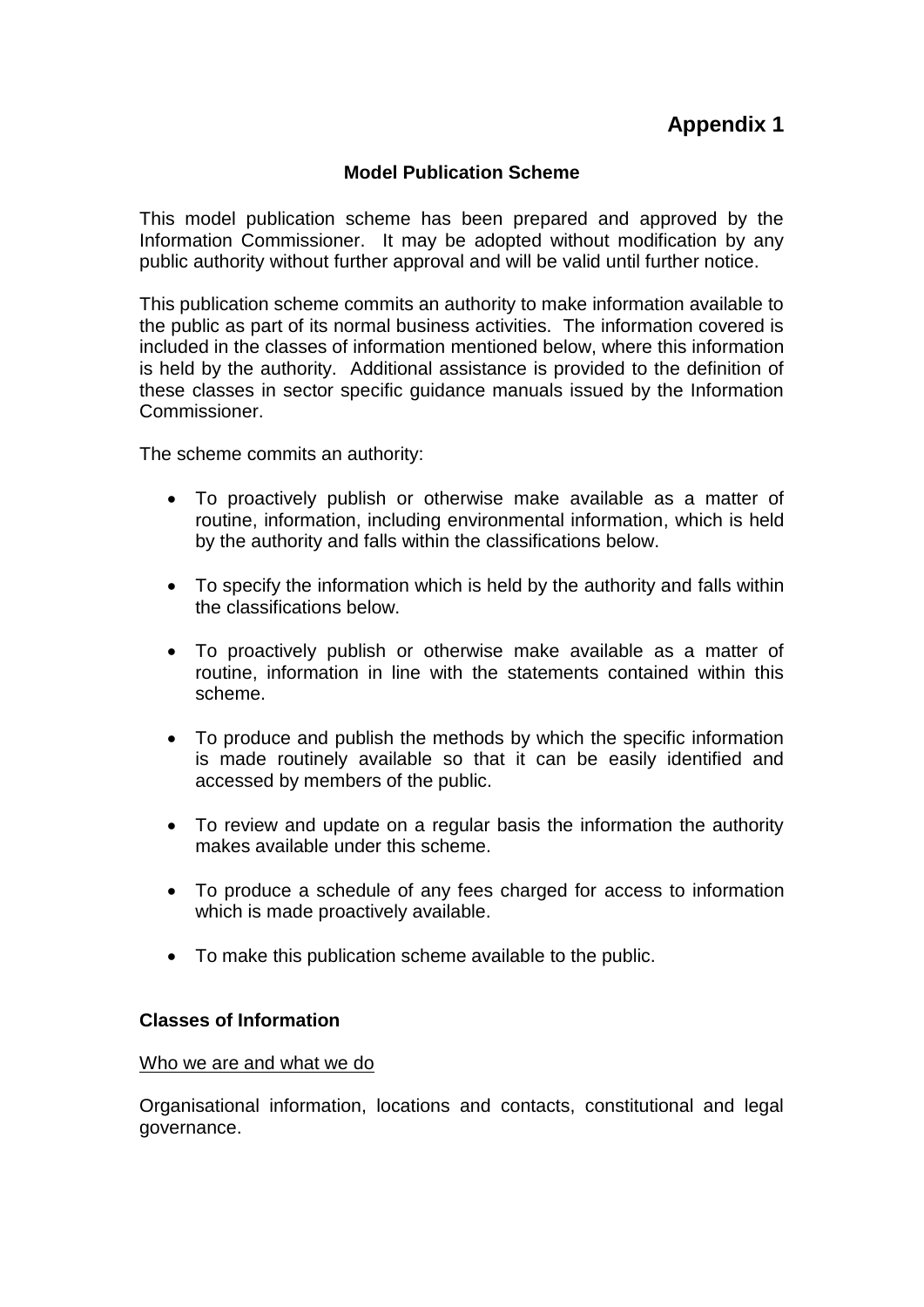#### What we spend and how we spend it

Financial information relating to projected and actual income and expenditure, tendering, procurement and contracts.

#### What our priorities are and how we are doing

Strategy and performance information, plans, assessments, inspections and reviews.

#### How we make decisions

Policy proposals and decisions. Decision making processes, internal criteria and procedures, consultations.

#### Our policies and procedures

Current written protocols for delivering our functions and responsibilities.

#### Lists and Registers

Information held in registers required by law and other lists and registers relating to the functions of the authority.

#### The services we offer

Advice and guidance, booklets and leaflets, transactions and media releases. A description of the services offered.

The classes of information will not generally include:

- Information the disclosure of which is prevented by law, or exempt under the Freedom of Information Act, or is otherwise properly considered to be protected from disclosure.
- Information in draft form.
- Information that is no longer readily available as it is contained in files that have been placed in archive storage, or is difficult to access for similar reasons.

#### **The method by which information published under this scheme will be made available**

The authority will indicate clearly to the public what information is covered by this scheme and how it can be obtained.

Where it is within the capacity of a public authority, information will be provided on a website. Where it is impractical to make information available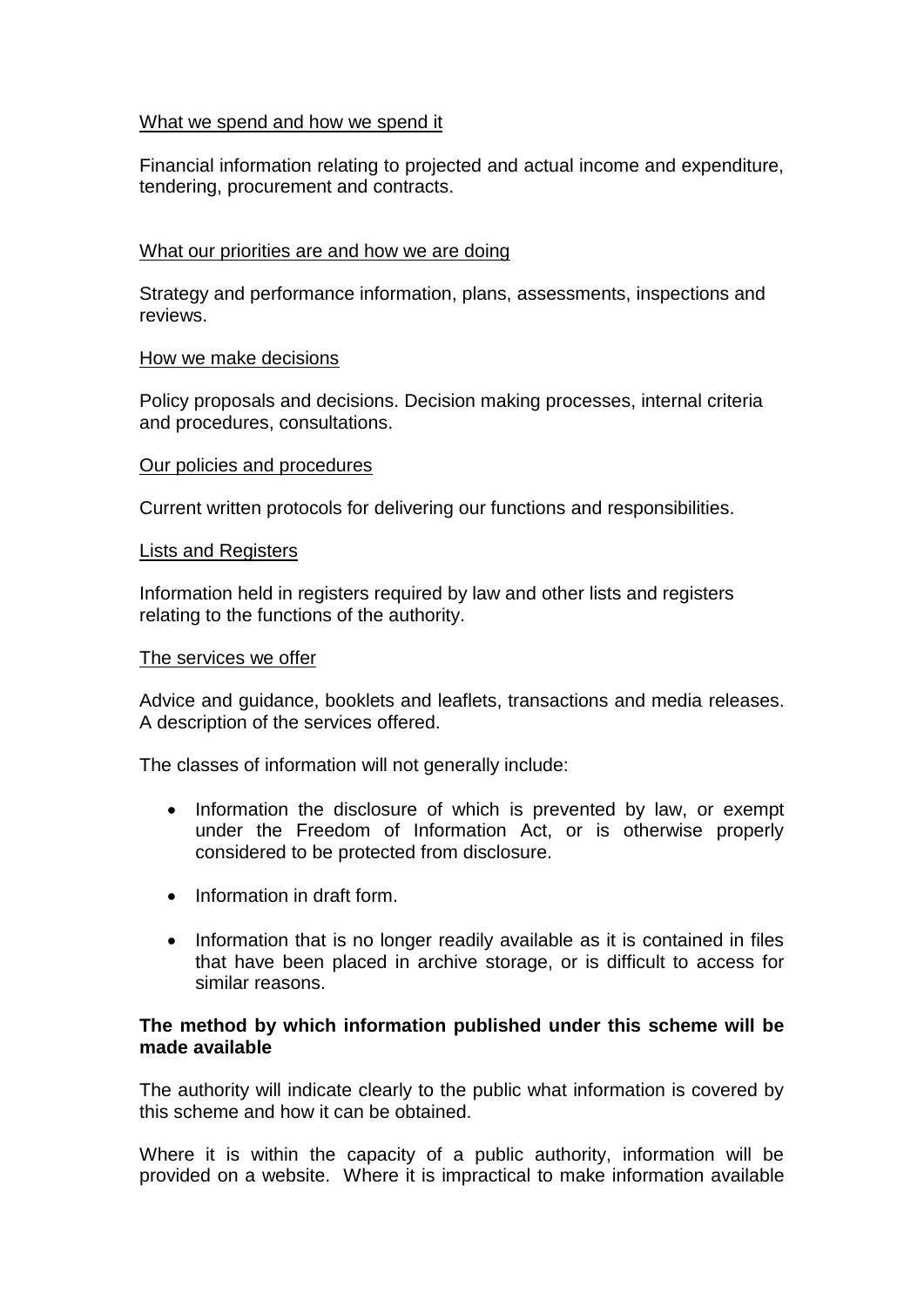on a website or when an individual does not wish to access the information by the website, a public authority will indicate how information can be obtained by other means and provide it by those means.

In exceptional circumstances some information may be available only by viewing in person. Where this manner is specified, contact details will be provided. An appointment to view information will be arranged within a reasonable timescale.

Information will be provided in the language in which it is held or in such other language that is legally required. Where an authority is legally required to translate any information, it will do so.

Obligations under disability and discrimination legislation and any other legislation to provide information in other forms and formats will be adhered to when providing information in accordance with this scheme.

#### **Charges which may be made for information published under this scheme**

The purpose of this scheme is to make the maximum amount of information readily available at minimum inconvenience and cost to the public. Charges made by the authority for routinely published material will be justified and transparent and kept to a minimum.

Material which is published and accessed on a website will be provided free of charge.

Charges may be made for information subject to a charging regime specified by Parliament.

Charges may be made for actual disbursements incurred such as:

- photocopying
- postage and packaging
- the costs directly incurred as a result of viewing information

Charges may also be made for information provided under this scheme where they are legally authorised, they are in all circumstances, including the general principles of the right of access to information held by public authorities, justified and are in accordance with a published schedule or schedules of fees which is readily available to the public.

If a charge is to be made, confirmation of the payment due will be given before the information is provided. Payment may be requested prior to provision of the information.

#### **Written Requests**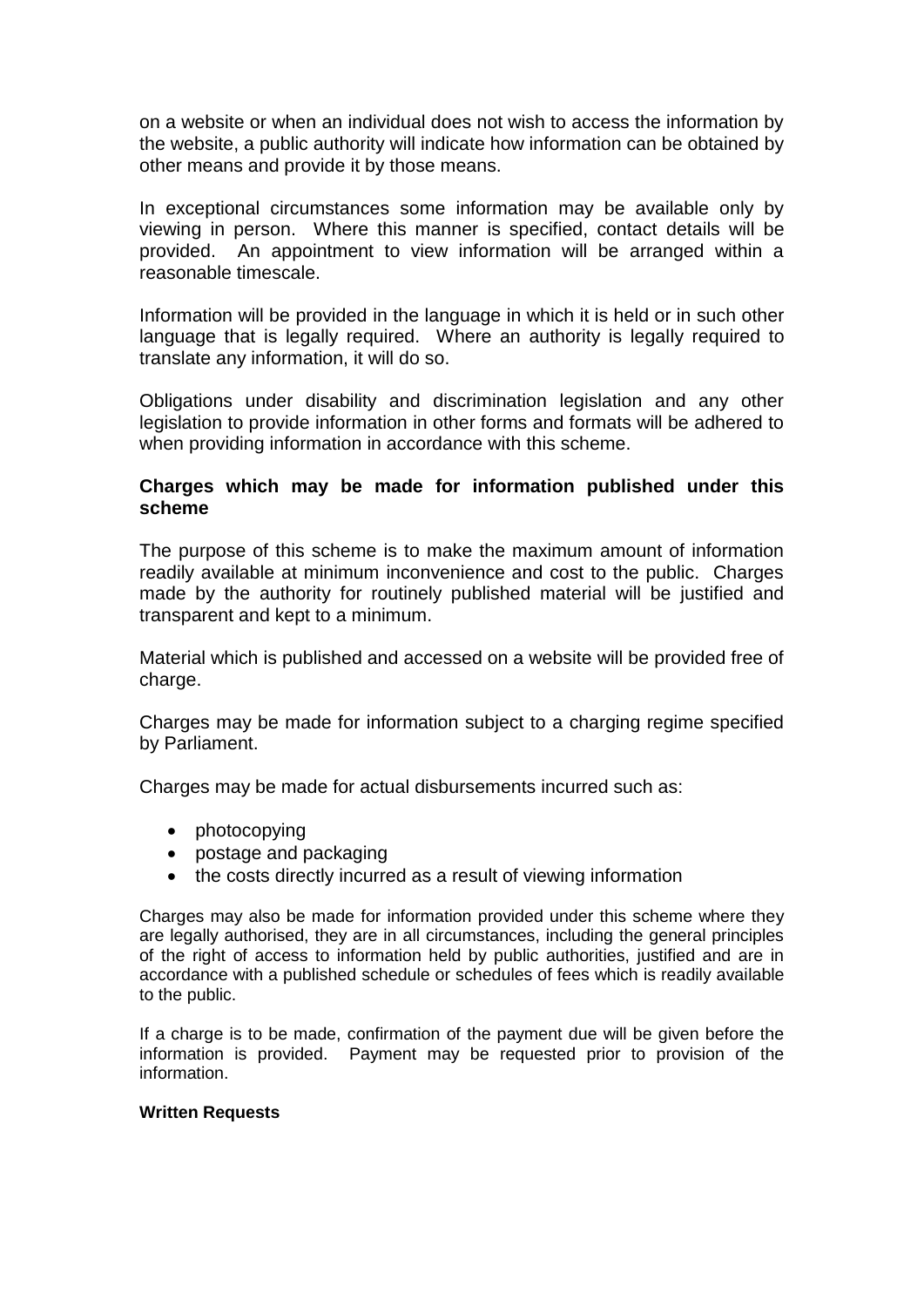Information held by a public authority that is not published under this scheme can be requested in writing, when its provision will be considered in accordance with the provisions of the Freedom of Information Act.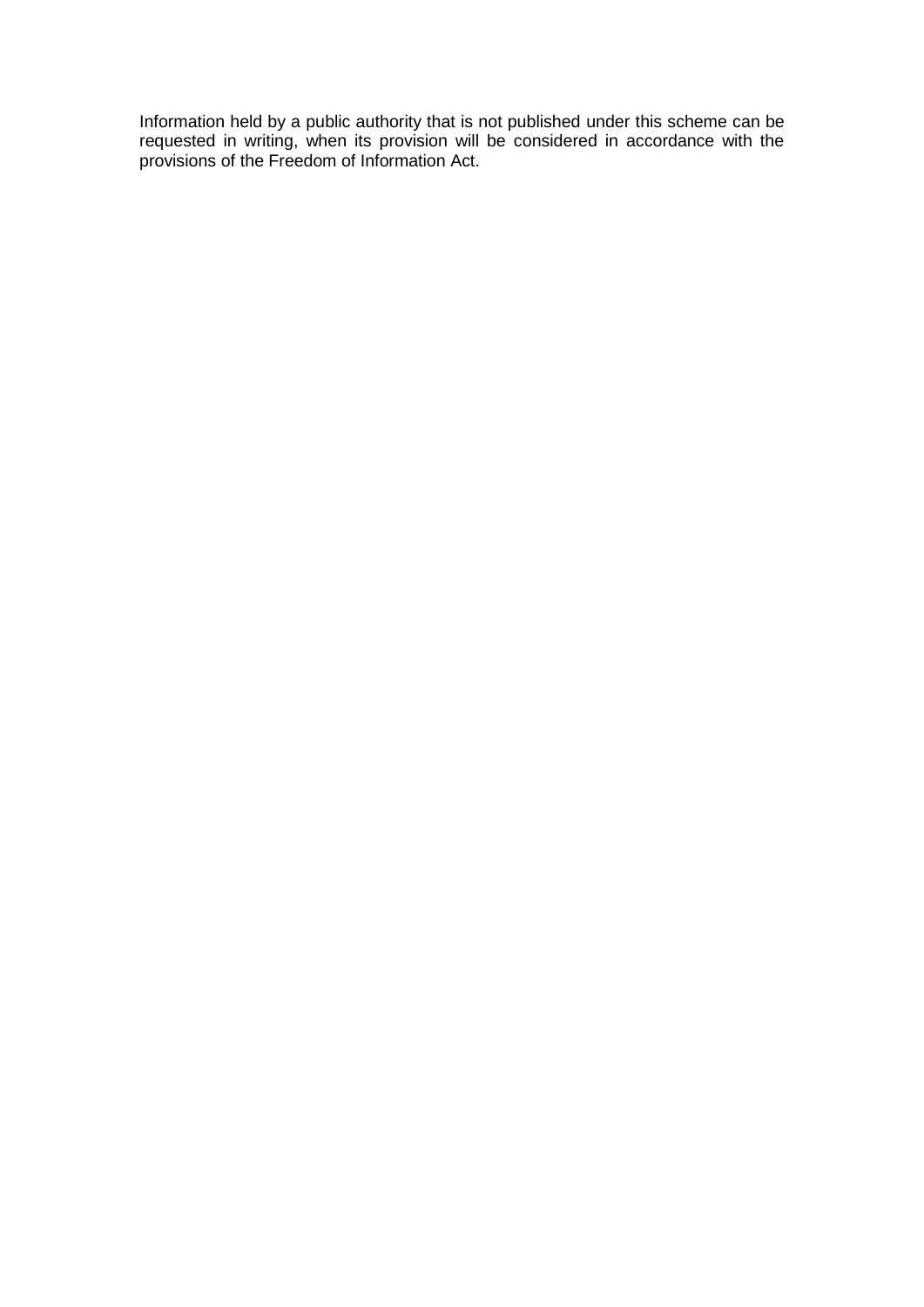# **Appendix 2**

# **FREEDOM OF INFORMATION ACT 2000**



#### **Information Access Request Form**

Please read carefully the College's Freedom of Information Policy and Guide to Information before you complete this form. These documents explain what information is already routinely published by the College, what your entitlements are and what you can expect from us.

Please complete all parts of the form in as much detail as possible.

#### **1. Personal Details of the Applicant**

| <b>First Name:</b> | Surname:               |  |
|--------------------|------------------------|--|
| <b>Address:</b>    |                        |  |
|                    |                        |  |
| Telephone:         | <b>E-mail address:</b> |  |
|                    |                        |  |

#### **2.** Details of the information required (please continue on a separate sheet if necessary)

Please provide as much detail about the information you would like to have and to be as concise and clear as possible in order that we may identify and process your request promptly. Any vagueness or ambiguity in your request will delay the processing.